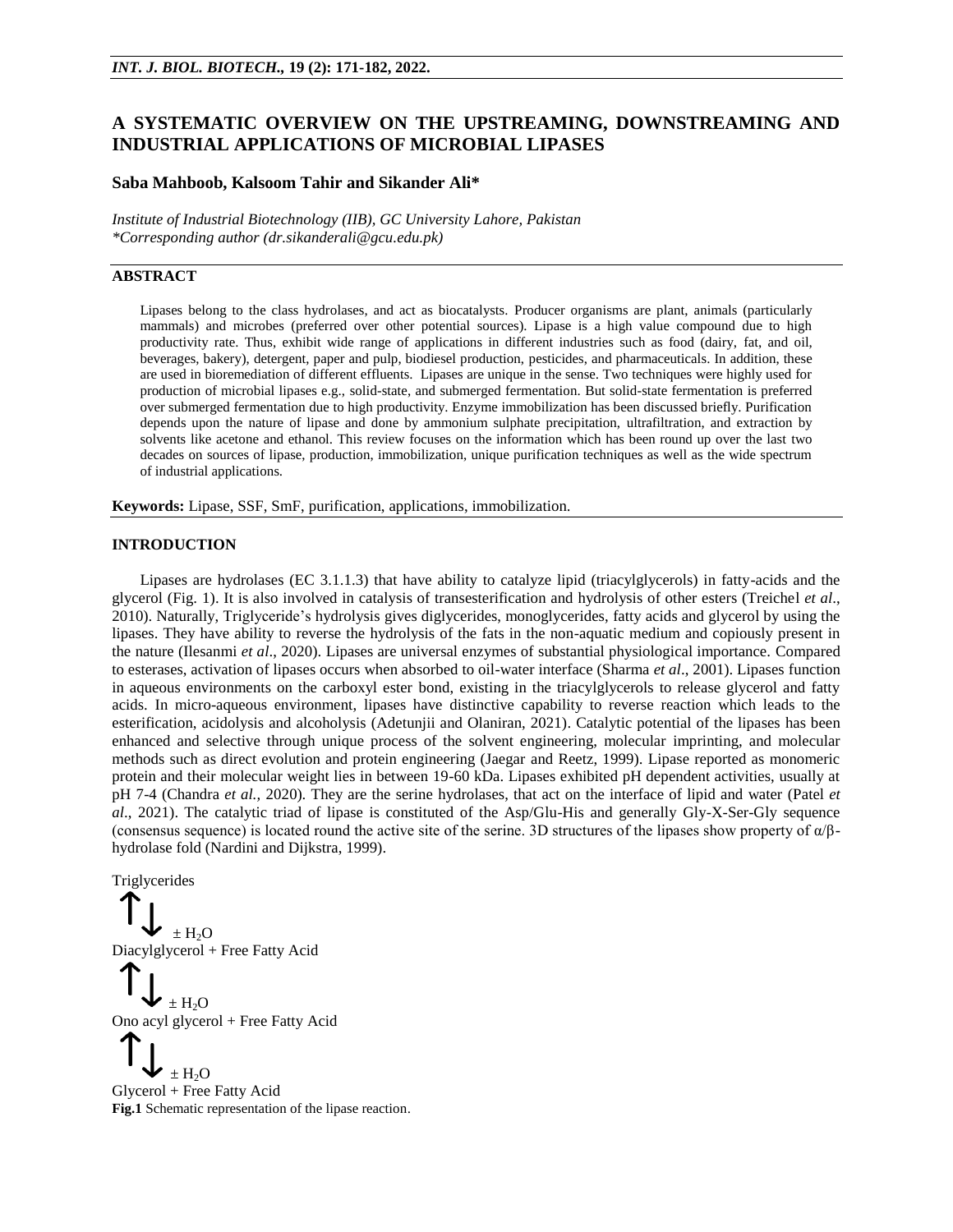Lipase had been appeared as chief biocatalysts providing billion dollars, used in lipid technology, and utilized in the in-situ metabolism of lipid and ex-situ different industrial appliances (Joseph *et al*., 2008). Eukaryotic lipases involved in numerous phases of the lipid metabolism for example digestion of fat, absorption, reconstitution, and the metabolism of lipoprotein. Lipases in plants are present in the tissues that are energy reserved (Balashev *et al*., 2001). Based on positional hydrolysis on the triacylglyceride (TAG) molecule, microbial lipases are divided into two groups. First group are nonspecific that cause the full hydrolysis of the TAG to Free fatty acids (FFAs) and glycerol. That comprises lipase from *Staphylococcus aureus, Geotrichum candidum, Corynebacterium acnes, Chromobacterium viscosu* and *Penicillium cyclopium.* Second group cause hydrolysis of fatty acid that esterified in the Sn<sup>-1</sup> and Sn<sup>-3</sup> sites, that result into diacylglycerol and one fatty acid or monoacylglycerol and two fatty acids (Kilara, 2011).

Due to their varied range of significance, lipases persist the topic of the rigorous study. Its research has focussed mainly on the structural characterization, explanation of method of the action, sequencing, cloning of the genes of lipase and the characterization of the performance (Bornscheuer, 2002). Lately, lipases appeared as important enzymes in the biotechnology due to versatile properties and have use in wide range of the industrial appliances e.g., in food technology, detergent or biomedical sciences (Jaegar *et al*., 1998). Lipases have application in the processing of organic chemical, in detergent preparation, biosurfactants synthesis, oleochemical industry, in agrochemical industry, in diary industry, paper, cosmetics, in pharmaceutical processing and nutrition. Development of the lipase founded technologies, aimed the production of the unique compounds that is quickly intensifying the usage of that enzymes. Large amount of the lipases with appropriate properties are available and the attempts have been happening to the commercialization of biotransformation and production founded on the lipases (Liese *et al*., 2000).

### **SOURCES OF LIPASE**

Lipases are abundant in the nature and yielded by many plant, animal, and different microbes. Microbial lipases demonstrate extensively operating class of the enzymes in the biotechnological, industrial, and the organic chemistry practices (Sharma *et al*., 2001).

#### **Filamentous Fungi**

Fungi are capable to produce lipase in many habitats (seeds, treated vegetable oils, contaminated soil through oils, impaired food, and dairy products) (Singh and Mukhopadhyay, 2012).There are some fungal genera, which are important source of lipase production for example *Rhizopus*, *Aspergillus*, *Penicillium*, *Geotrichum*, *Mucor*, and *Rhizomucor*. Lipase productions differ according to fungal strain and conditions used, such as the composition of the growth medium, production conditions, pH, and temperature of the medium, and carbon and nitrogen as other sources. Many scientists discovered 59 lipase-producing fungal strains from Brazilian savanna soil with the help of the enrichment techniques (Colen *et al*., 2006). Lipase production with the help of *G. candidum* was also investigated in the shake flask and bench scale bioreactor with the help of different inducers (Maldonado *et al*., 2012).

#### **Yeast**

Conferring to the Vakhlu and Kour (2006), vital telluric species of the yeasts which had been discovered to yield lipases are *Candida rugosa, Saccharomycopsis crataegenesis, C. tropicalis, C. antarctica,* Pichia *burtonii, Trichosporon asteroids, C. parapsilopsis, C. deformans, Rhodotorula pilimornae*, *C. cylindracea, C. valida, Yarrowia lipolytica, Rhodotorula glutinis, Pichia xylosa, Torulaspora globosa,* and the*.* Genes which translate lipase in the *Candida sp*., *Geotrichum sp*., *Trichosporon sp*., and *Y. lipolytica* were clonover-expressed in 2007 (Wang *et al*., 2007). However, lipases from the *C. antarctica* and the *C. rugosa* widely used in various fields, numerous publications describing the lipases production by further yeasts in Table 1.

### **Bacteria**

The significant bacterial genera are *Achromobacter, Alcaligenes, Arthrobacter, Bcacillus, Burkholderia, Chromobacterium* and *Pseudomonas*. Bacterial lipases have been greatly affected by many parameters and nutritional environment for example carbon, lipids, inorganic salts, and nitrogen (Liew *et al*., 2015). The genera *Burkholderia* and *Pseudomonas* due to their high enzyme activity are greatly used to produce lipase at low cost, in this way waste disposal problem was solved (Bose and Keharia, 2013). Bulk production of bacterial lipases is easier than others and commercially very important extracellular enzymes (Jaegar *et al.,* 1994).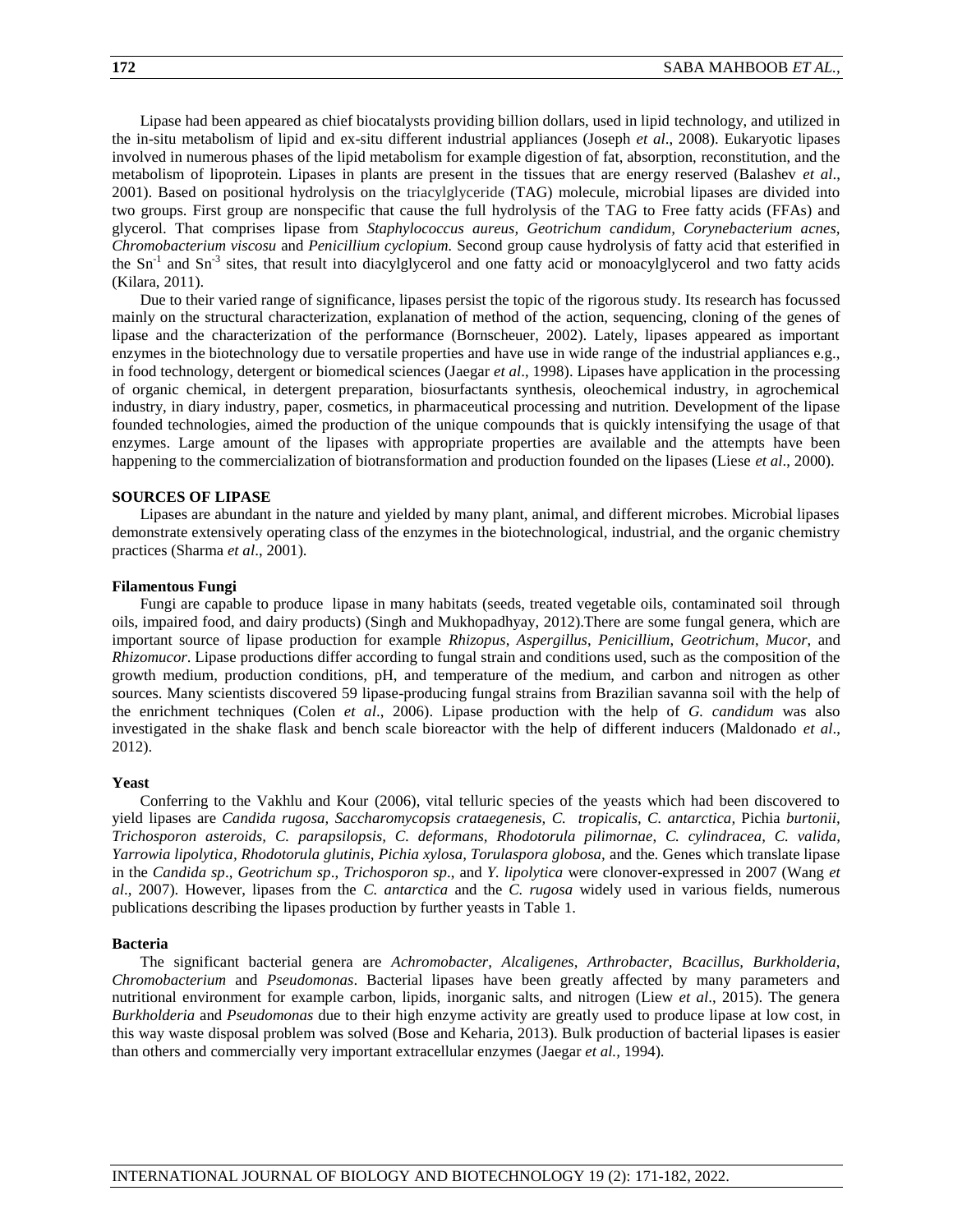| <b>Microorganism</b>     | <b>Source</b> | <b>Reference</b>            |  |
|--------------------------|---------------|-----------------------------|--|
| Acinetobacter sp.        | Bacteria      | Barbaro et al. (2001)       |  |
| Alcaligenes sp.          | Bacteria      | Mitsuda et al. (1988)       |  |
| B. subtilis              | Bacteria      | Jaegar and Reetz (1999)     |  |
| Propionibacterium acnes  | Bacteria      | Jaegar <i>et al.</i> (1994) |  |
| S. aureus                | Bacteria      | Simmons et al. (1996)       |  |
| V. chloreae              | Bacteria      | Jaegar <i>et al.</i> (1998) |  |
| Rhizopus arrhizus        | Fungi         | Tan and Yin $(2005)$        |  |
| Rhizopus chinensis       | Fungi         | Wang <i>et al.</i> (2007)   |  |
| Penicillium citrinum     | Fungi         | D'Annibale et al. (2006)    |  |
| Geotrichum candidum      | Fungi         | Ramos <i>et al.</i> (2015)  |  |
| Candida utilis           | Yeast         | Grbaycic et al. (2007)      |  |
| Trichosporon ashi        | Yeast         | Kumar and Gupta (2008)      |  |
| Candida rugosa           | Yeast         | Rajendran et al. (2008)     |  |
| Saccharomyces cerevisiae | Yeast         | Ciafardini et al. (2006)    |  |

|  |  | Table 1. Microorganisms as protentional lipase producers. |  |  |
|--|--|-----------------------------------------------------------|--|--|
|  |  |                                                           |  |  |

### **SUBSTRATES**

Microbial lipases have been generally extracellular, and its yield has been significantly affected by the composition of medium besides physico-chemical factor like pH, dissolved oxygen, and temperature. For lipase activity expression, carbon source has been studied as major factor. These are mostly produced in lipid presence for example oil or inducer e.g., fatty acids, triacylglycerols, hydrolysable ester, glycerol, Tweens, and bile salt (Sharma *et al*., 2001).

#### **Synthetic Medium**

Typically, great yield has been obtained by the optimization of culture medium. Different scientist used different synthetic media to produce lipases such as: In 1995, Lin and his colleagues observed that 0.5% sodium nitrate, 5% glycerol and the  $0.1\%$  of thiamine offered superlative results (54 Uml<sup>-1</sup>) (Lin *et al.*, 1995). Gupta *et al.* (2007) used synthetic medium, comprise of 0.1% glucose, 3.0% olive oil, 0.5% NH4Cl, 0.36% yeast extract, 0.1%  $K_2HPO_4$ , 0.01 g MgCl<sub>2</sub> and 0.4 mM CaCl<sub>2</sub>, that increased the yield up to 12-fold. In 2008, Wang and his colleagues, optimized the fermentation media for the yield of lipase by the *R. chinensis*. Optimized media for the enhanced lipase activity comprised of peptone, maltose, olive oil, MgSO<sub>4</sub>.7H<sub>2</sub>O and K<sub>2</sub>HPO<sub>4</sub>. Abada (2008) yielded lipase from the *B. stearothermophilus*. Abada examined that the usage of the xylose, alanine, tryptophan, potassium nitrate and phenylalanine as additional for the highest production of lipase.

#### **Agro-industrial Residues**

Agro-industrial residues have been focused for the fermentative process because of their potential benefits. Use of agro-industrial residues delivers alternate substrates and help to solve the pollution problems, that might be produced by their discard. Substrate nature is the important factor that affects the fermentation process. Thus, optimization process involved screening of numerous agro-industrial wastes (Treichel *et al*., 2010). In 2007, Good outcomes had been observed with the melon solid waste that is supplemented with the 1% olive oil and NH<sub>4</sub>NO<sub>3</sub>. Mala and his colleagues (2007) developed solid-state fermentation for lipase yield using *Aspergillus niger* strain (MTCC 2594) through oil cake and wheat bran respectively, and result indicate the supplement of the gingelly oil cake with the wheat bran enhanced activity of lipase up to 36% and the activity had been 384 Ugds<sup>-1</sup> (Mala *et al.*, 2007). Kempka *et al*. (2008) observed lipase from the *P. verrucosum* by the solid-state fermentation with soybean meal, liquor of corn steep, molasses of sugar cane, yeast hydrolyzed, yeast extract, soybean oil, peptone, olive oil, castor oil and sodium chloride. Soy-bean meal gave good results.

#### **FERMENTATION**

Lipase is produced by two type of fermentation.

#### **Submerged fermentation**

Improvement in the submerged fermentation environments such as C/N ratio, nitrogen source, carbon source, tank volume, temperature and inducers are important to enhance the lipase production. Submerged fermentation processes are mainly use in the industrial large-scale production of the enzyme, SmF process are easy to control and monitor (Silveira *et al*., 2016). The quantitative comparison among the SmF and SSF is difficult because of their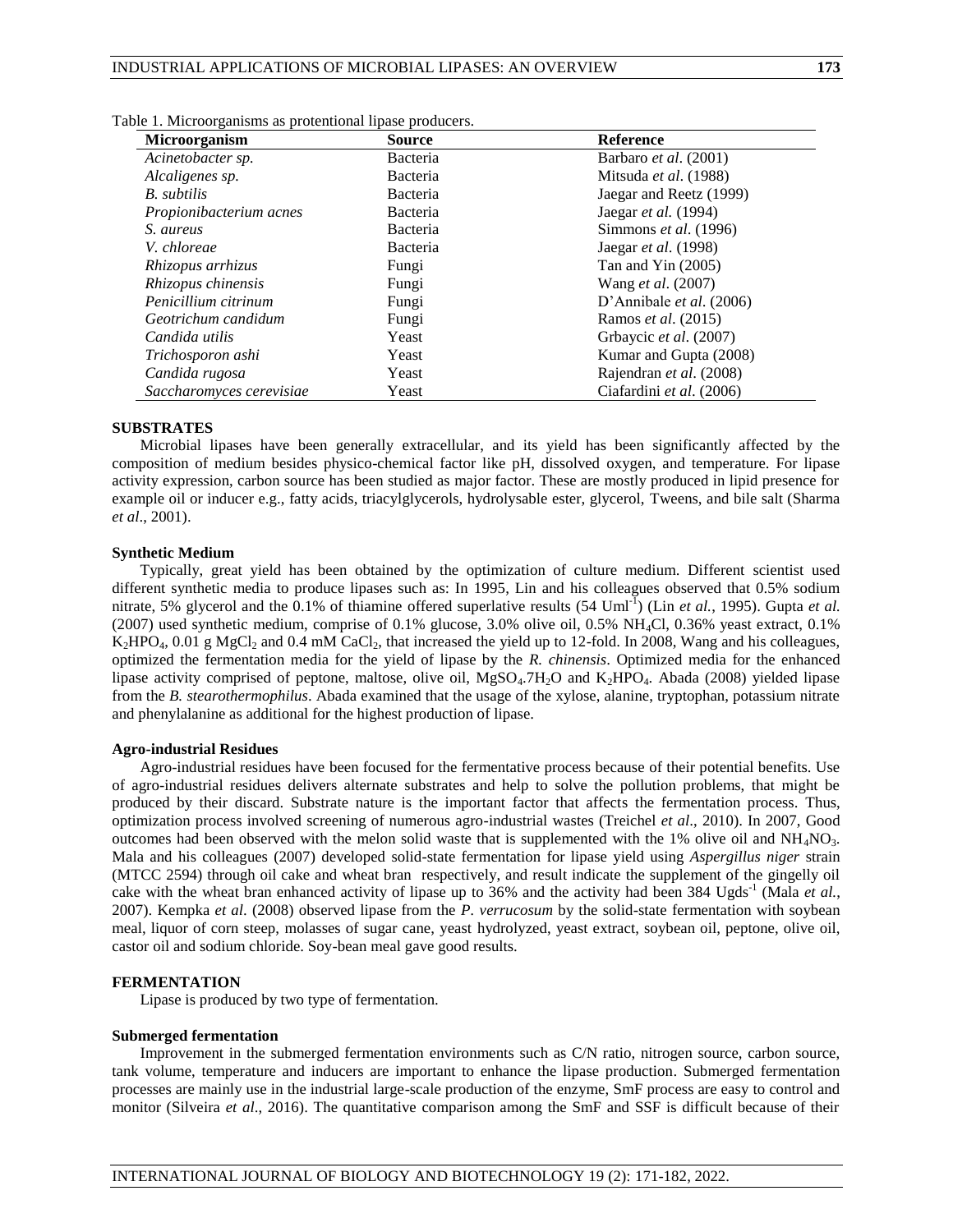different methods that are employed for determination of the lipase activity (Treichel *et al*., 2010). In 2011, Narasimha *et al*. (2011) estimated the production of lipase from the bacterial strain such as *pseudomonas sp*. by submerged fermentation with various sources of carbon and concluded that lipase production was increased when 'C' source in medium was olive oil. Basheer and their coworker (2011) isolated and identified *Aspergillus awamori* that produce extracellular lipase inside sea water. Cultivation of *A. awamori* with submerged fermentation demonstrate that the enzyme production start after 36 h of incubation, which attained maximum at the incubation of 96 h that was 495 U/ml, however at 108 h of incubation, maximum enzyme activity was noted that was 116.6 U/mg protein (Basheer *et al*., 2011). In 2012, Shakila Begam used defatted and non-deffated soybean flour for lipase yield from the bacterial strain of *Serratia marcescens*. By usage of defatted soybean flour, large amount of lipase yields up to 28 U/ml had been attained in SmF (Begam *et al*., 2012).

#### **Solid State Fermentation**

In SSF, solid matrix has been utilized and occurred in absence or almost absence of the free water. Therefore, substrate requires moisture and source of the nutrient for the development of microorganism. Sarkar and Laha (2013) attained that *A. niger* lipase activity by SSF was 4.8 IU/ml that was 3-folds higher than SmF (1.5 IU/ml), indicating that lipase founded by the solid-state fermentation was concentrated than SmF lipase. Furthermore, in 2015, Martindel campo and his colleagues proposed that SSF had been an outstanding system for production of lipase/esterase activity from *Natronococcus sp*. a halophilic archaeon (Martindel *et al.,* 2015). In SSF conditions, the lipase yield was reached to 29.2 U/l that was greater (6.3-fold) then submerged fermentation conditions. Comparably, the lipase activity with the p-nitro-phenyl butyrate was 388 U/W in the submerged fermentation, that was almost 2.5-fold fewer than lipase activity in solid state fermentation. Raw material such as industrial waste of palm oil had been utilized for lipase yield by *Aspergillus niger* and SSF showed best results. Within solid state fermentation, maximum activity of lipase was observed after cultivation of 72 h was 77 IU/g of the dry substrate (Silveira *et al*., 2016).

## **PURIFICATION STRATEGIES**

Many commercial uses of the enzymes do not require homogenized preparation of enzyme. Still, degree of the purity has been required, that depend on final uses in the industries. Moreover, enzyme purification is essential for the understanding of 3-dimensional structure or relationship between the structure and function of proteins. For commercial purposes, purification strategies could be inexpensive, excessive yielding, rapid and acquiescent to the big scale setups (Gupta *et al*., 2004).

### **Concentration**

Concentration techniques for extraction and the purification of lipase include precipitation of ammonium sulfate, ultrafiltration, and extraction through organic solvents for example acetone and cold ethanol. Methods selections depend upon the properties of lipase, constitution of the extract and process cost. Precipitation is mainly important technique. It is used to modify the solvent through addition of salts to change protein solubility and favor protein aggregates formation (Melani *et al*., 2019). Ayaz and his colleagues in 2015 used 80% ammonium-sulfate precipitation and chromatography (via gel filtration) for purification of alkaline extracellular lipase found from the *Streptomyces sp*. that caused purification up to 5.52-fold, that had 68.05 U/mg activity (Ayaz *et al*., 2015). This study reveals that the concentration techniques with the chromatographic procedures gave better results.

Precipitation of protein through organic solvents should be done at temperatures near to 0℃ for the prevention of denaturation of protein and to preserve the biological properties. In 2014, Patel investigated solvent-stable extracellular alkaline lipase enzyme from the DMVR46 specie of *Pseudomonas*, which determined stability in the polar organic solvents for example cyclohexane, n-hexane and isooctane retaining above 70 percent of lipase original activity (Patel *et al*., 2014). Ultrafiltration comprises another form of the concentration method, which determined particle size separation. Membranes of ultrafiltration are illustrated by molecular weight cut-off, which has been described through species having negligible molecular weight for that membrane showing 90% rejection. Ultrafiltration combined with various extraction methods give good performance in purification process (Charcoss *et al.,* 2011).

### **Chromatography**

It is a technique which is used to separate different but alike solutes with great resolution. While costly, it is also widely used separation method in the field of biotechnology. Chromatography is founded on variance dispersal of the solutes by the biomolecules in the mobile phase transferred by stationary phase enclosed in column. That column identified as the chromatographic matrices, mainly consist of the hydrophilic materials which establish no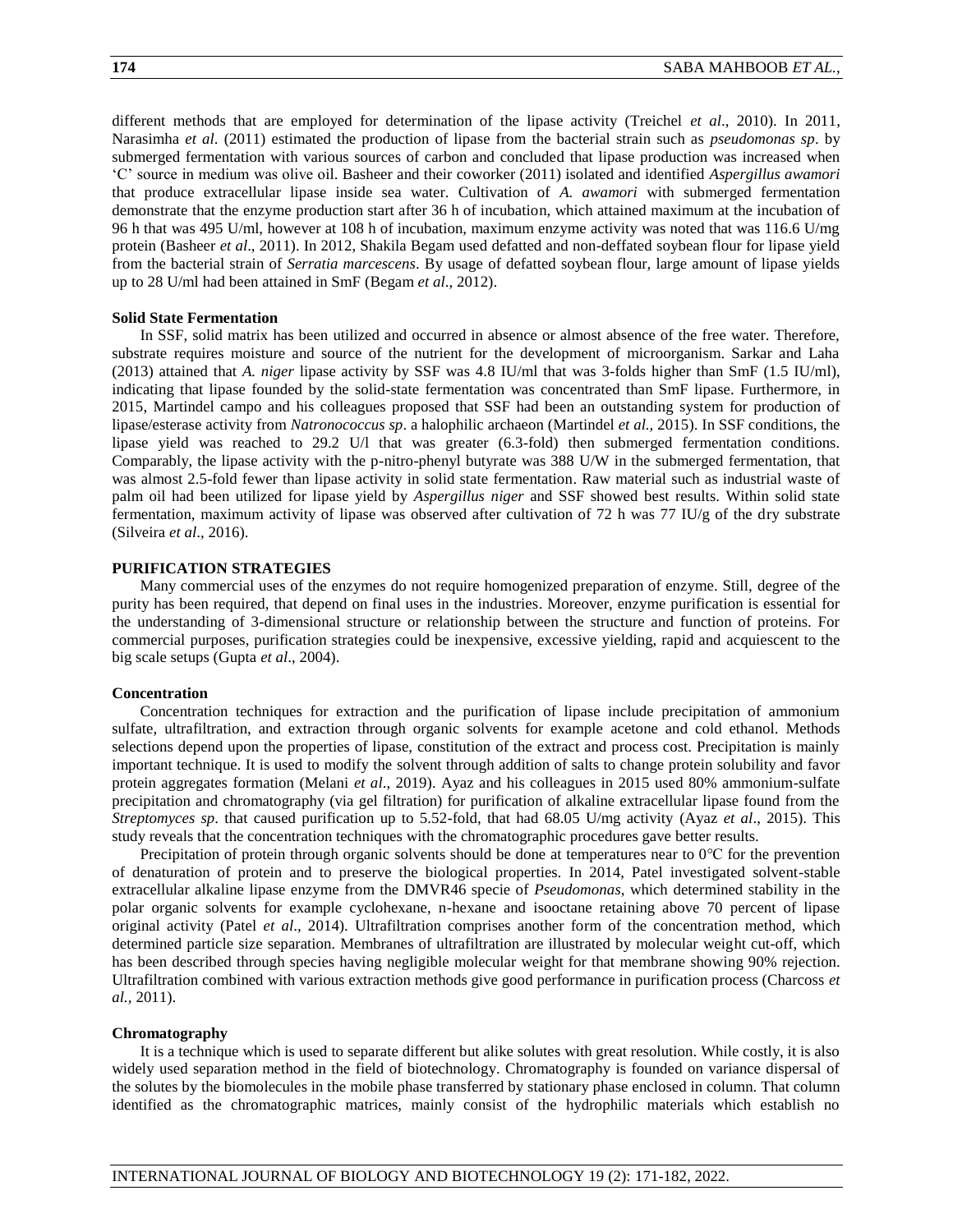collaboration with biomolecules (Sun *et al*., 2011). Most used method is ion-exchange chromatography. According to Incharoensakdi and Sivaramakrishnan, lipase purification take place through ion-exchange chromatography and precipitation of ammonium sulfate. The fraction of ammonium sulphate (precipitated) was employed to CL-4B column of phenylsepharose and the pre-equilibrated through 250 mM potassium phosphate buffer having pH 7.0. Enzyme purified up to 5.1-fold with 10.5% yield (Sivaramakrishnan and Incharoensakdi, 2016). HIC (Hydrophobic interaction chromatography) has alternative utilized technique. Objective of HIC based on the separation and purification of biomolecules via hydrophobic collaboration with the hydrophobic ligands combined to the porous medium. Stationary phase of the HIC has weak ligands like short chain alkyl and phenyl immobilized on hydrophobic matrix (Sun *et al*., 2011).

## **Aqueous two-phase systems (ATPS)**

Immiscible two aqueous phases of the ATPS have been considered as liquid purification process for concentration, separation and biomolecule extraction by high simplicity, productivity, less time, scalability, versatility, and efficacy of the system (Show *et al*., 2012). The ATPS contain the mixture of the salts and polymers. The polymers could be poly-ethylene glycol, dextran, and the polypropylene glycol. The salts could be sulfates, phosphates, ionic liquid, and surfactants. Low-molecular- weight alcohols can be present such as propanol and ethanol. An acute concentration, that permits formations of two-aqueous phases required for every constituent. ATPS is generally used for purification of the proteins and separation of proteins from the cell debris. This technique is classified in five key groups such as polymer-polymer, alcohol-salt, micellar and the ionic liquidfounded systems (Benavides *et al*., 2011). PEG + dextran ATPS are example of polymer-polymer ATPS which are non-toxic and categorized as safe for the recovery of therapeutic proteins at the industrial scale. PEG + dextran ATPS has been used for purification of lipase from bacteria e.g., *Burkholderia pseudomallei* (Ooi *et al*., 2011). Alizadeh and Khayati in 2013 examined Rhodotorula glutinis fermentation conditions in ATPS including salts and PEG. Fermentation at 24℃ and 6.6 pH with 12.5% oxalate potassium, 17.5% PEG 4000, fermented broth demonstrates as best system, having 13.9 purification factor and 71.2% enzyme yield in upper PEG rich phase.

#### **Reverse Micellar System**

It is a method in which extraction of liquid-liquid occur that use organic solvent comprising water drops steadied by the layer of the surfactant particles. Reverse micellar technique suggests numerous advantages like relieve of the scaleup, constant mode of the operation, low-interfacial tension (Nandini and Rastogi, 2009). Meanwhile, insolubility of lipase production and substrate delay the manipulation and characterization of lipase in aqueous, reversed micellar technique appears as probable solution intended for the barriers stemming through heterogeneity of the media. Another scientist studied *Rhizopus chinensis* and filamentous fungus, which determine the capability to yield mycelium-based lipase for manufacture of the ester into non-aqueous mixtures. It has described that the mycelial aggregation through fungi growth that led to further production related to free growth of the cell (Melani *et al*., 2019).

#### **IMMOBILIZATION**

Natural and the immobilized lipases have been accessible commercially. Immobilization is a process that enhances the recyclability of the pricey lipases. Similarly, immobilization could improve the stability of enzyme and activity. For immobilization of lipases, there are many methods such as precipitation or adsorption onto the hydrophobic materials, entrapment in the polymer gels, covalent attachment with functional groups, adsorption in the macro-porous anion substitute resins, sol-gel entrapment, and micro-encapsulation in the lipid vesicles. Both types of *G. candidum* lipases had been immobilized through porous polypropylene supports, pre-coated with the oval albumin to improve the constancy in the organic solvents at higher temperatures (Sharma *et al*., 2001). For the immobilization of lipases through adsorption on the hydrophobic membranes, polymer membranes load more lipases than hydrophilic membranes, which usually seem than enzyme that absorbed by hydro-phobic membrane. Usage of fat membrane and vacant fiber reactors to the bio-transformations with the immobilized lipases had described widely (Bouwer *et al*., 1997). Lipase of *C. cylindracea* was immobilized with benzene co-polymer of methyl acrylate divinyl and their derivatives. Immobilized lipases contain enhanced resistance to the thermal denaturation (Xu *et al*., 2000).

Arroyo immobilized covalently the lipase B of *C. Antarctica* on sepharose, silica and alumina. It increases the solubility of catalyst and then improves its mode of the deactivation comparative to native enzyme. Hiol *et al*. (2000) used amberlite IRC50 for the immobilization of the purified lipase of *Rhizopus oryzae*. Associated to other assistance, Amberlite proposed great adsorption capacity or also offers long term constancy of the immobilized lipase. Constancy of the immobilized enzymes were evaluated by examining its capability to esterify hexanol and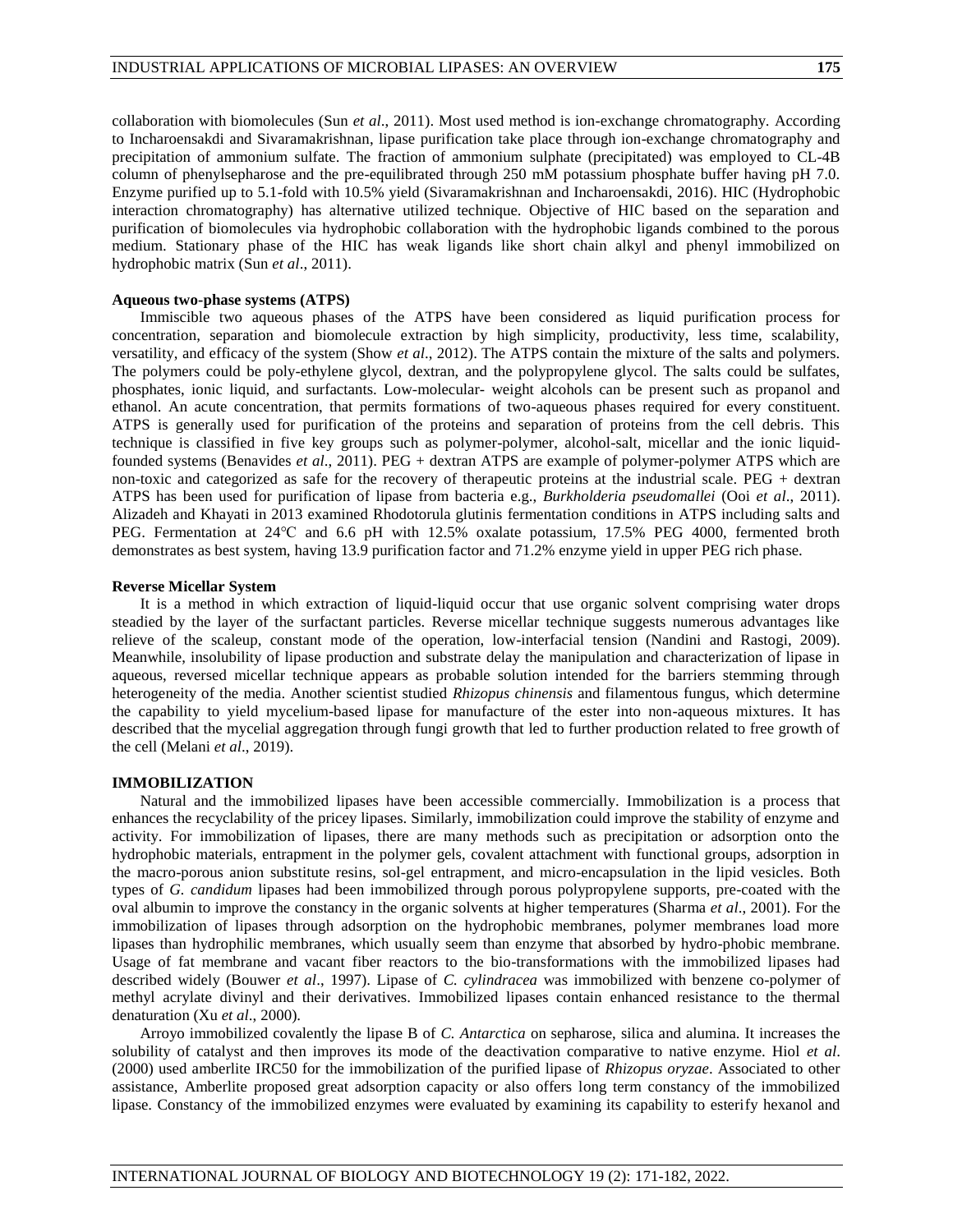oleic acid at 30℃ in the cyclohexane. Repeated usage of immobilized lipase through period of the 3 weeks decreased its 18% esterifying capacity. Over same period, lipase hydrolyzing activity decreased by the 80%.

### **APPLICATIONS**

### **Applications of lipase in food and dairy industry Food industry**

Food is made up of fats and oil. The nutritional value of triglycerides is greatly affected by numerous parameters such as length of fatty acids, unsaturation, and position of fatty acids. We can adapt characteristics of lipid or fat by changing the position of fatty acids chain and replaced the previous one with recent ones. According to this way with little cost, less desirable lipid could be changed into desirable and high nutritional value fat. Cocca butter which has made up of the palmitic and the stearic acids and a high value fat, having a melting point of 37°C. On melting it produce cooling effect in mouth for example chocolate. Technology based on lipase involve in mixed hydrolysis reaction synthesis has been utilized to changed less desired fats into high value fat to the cocoa butter alternatives (Sharma *et al*., 2001).

#### **Tea processing**

*Camellia sinensis* is a tea plant that is being prepared commercially from bud and apical two leaves of the plant. Development of volatile products started when membrane lipids break with help of the enzyme during the synthesis of black tea (Girelli *et al*., 2020).

Black tea with flavor properties makes the importance of lipid in flavor enhancement. The standard of black tea depends upon dryness, and fermentation through enzymes to which tea leaves are exposed. When total lipid content reduces, that detect the level of polyunsaturated fatty acids which enhanced by *Rhizomucor miehei* lipase (Clough, 2011).

### **Dairy industry**

Lipases are extensively utilized in the dairy industry for the hydrolysis of milk fat, to change the chain length of fatty acid and to improve the flavor of cheese. Milk fat after the action of lipases on many products particularly soft cheeses with flavor properties produced with free fatty acids (Hamdy *et al*., 2017). Enzyme Modified Cheese (EMC) is synthesizing when cheese incubated at high temperature with enzyme and lipase catalysis is being used to harvest concentrated flavor using lipase (Law ,1999). In EMC, the concentration of fat is 10 times greater than the normal cheese and used as an ingredient in many other industrial food products (Chandan, 2008).

### **Biosensors in food industry**

Lipases are used as biosensor for the quantitative determination of fatty acid such as triacylglycerol due to their high efficiency. Lipases are important in the food industry particularly in fats and oils, soft drinks, drug industries, beverages, and in medical diagnosis (Zehani *et al*., 2014). Triacylglycerol breakdowns into the glycerol through using the biosensor as lipase enzyme (Despres *et al*., 2009).

### **Bakery products, cheese flavoring and confectionery**

In the dairy industry, lipases are extensively used for the milk fat hydrolysis. Recently, cheese flavor can be improved by using lipase enzyme. The cheese ripening hastening, and manufacturing of cheese like products such as the butterfat, cream lipolysis is being done by using lipases. Many dairy products produced from free fatty acids by the action of lipases with their specific flavor features such as the soft cheeses (Jooyandeh *et al*., 2009).

### **Applications of lipase in pharmaceutical and medical industry Pharmaceuticals**

Some lipases have been used in pharmaceutical companies for their therapeutic benefits such as it has been applicable for curing of the skin scalp diseases and hair loss (Baldo *et al*., 2011). Many drugs are in the process of clinical trials for treatments of different diseases such as cardiovascular, obesity, anxiety, inflammation, and pain (Nomura *et al*., 2016). For detection of the tuberculosis (TB), lipase could be applicable for diagnostic purposes. Mycobacterium tuberculosis lipase has been used to check TB infection with high sensitivity and specificity detection (Brust *et al*., 2011). Specific lipase level in the blood serum has been used for detection of the acute pancreatitis (Suzuki *et al*., 2014). Drug lovastatin manufactured from *C. rugose* lipase are also used to reduce serum cholesterol level (Tietz and Shuey, 1993). Lipases are applicable for the synthesis of organic compound and optically active acids, alcohols, and esters. These enzymes are used in organic preparation of compounds which are optically active e.g., alcohols, amines, and carboxylic acids. It can synthesize a compound named as Polix which is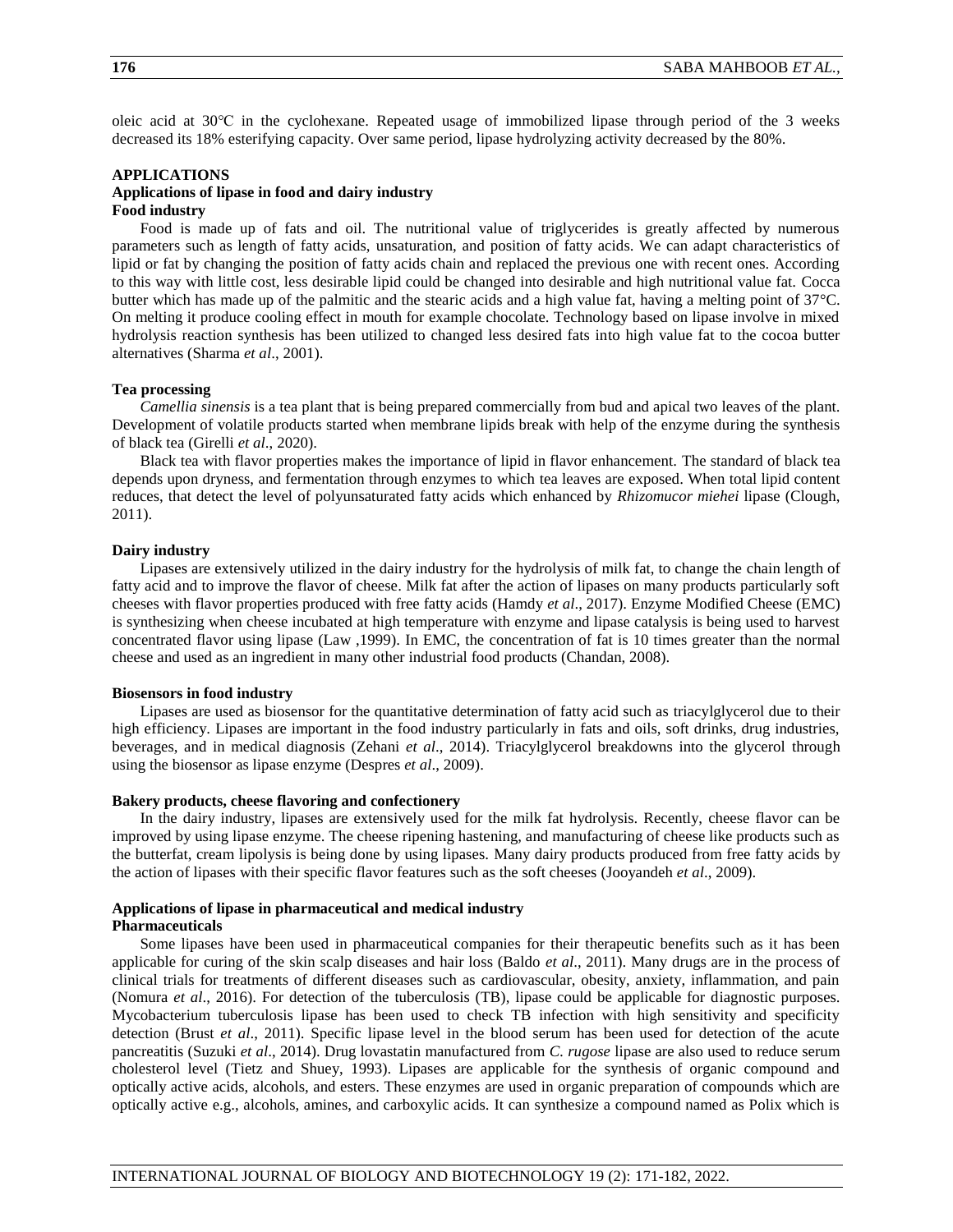used in for the preparation of anticancer drug especially in ovarian cancer. It is also used in nanoparticles technology for biosensor development (Melani *et al*., 2019).

#### **Diagnostic tool**

In medical field, lipases have been used as important marker enzymes and drug targets. Lipase could indicate specific infection/disease and could be applicable as diagnostic tool. Consequently, it analyzed serum triglycerides using enzyme inter-connected colorimetric reaction (Wenk, 2005). Lipase in the blood stream has been used as diagnostic tool for the detection of acute pancreatitis (Vissers *et al*., 1999). Some pathogenic bacteria for example *S. aureus*, *P. acnes* and *C. acnes* lipases has initiated their influence on the skin rash in the acne patients (Dougherty *et al*., 1991).

## **Applications of lipases in environment**

## **Leather degreasing**

In degreasing technique, solvents and emulsifiers or their mixture used to obtain required quality of product in leather industry. Solvents and surfactant usage is very common for sheepskins. The liquid wastes of leather industry waste consisting of large amounts of both solvents and emulsifiers are harmful with other chemical for surrounding environment. Currently, new enzyme preparations useful in leather production have made new chances for enzymatic applications in the leather industry (Choudhary *et al*., 2000). Skin and hides contain moderate fat amount and grease removes via lipase enzymes. Lipases hydrolyzed triglyceride to glycerol and free fatty acids and helps in the isolation of collagen (Fickers *et al*., 2005).

### **Detergent industry**

Lipases have been used as essences in the laundry and the household detergents in industry, due to capable of hydrolyzing fats. Lipases in detergents are especially chosen to fulfill these necessities: (1) little specificity of substrate; (2) capacity to endure hard washing situations (such as pH 10–11 and temperature from 30°C–60°C), (3) capacity to resist dangerous surfactants and the enzymes (for example linear-alkyl benzene sulfonates and the proteases), they are pompous elements of numerous detergent formulas (Wang *et al*., 2008).

#### **Bioconversions in organic media**

Enzymes without free aqueous phase in organic media are known to show beneficial unusual properties and this developed non-aqueous enzyme systems for production and bio-transformations (Klibanov, 1997).

#### **Pulp and paper industry**

Pitch creates the severe problem in manufacturing of paper and pulp. Pitch is also called as triglycerides and waxes, and these are hydrophobic components of wood. In paper making industry, lipases are being used as removing agent for pitch in pulp production. *Candida rugose* fungal lipase has been used in Japan (Nippon paper Industries) for pitch control in paper and pulp making, which can 90% hydrolyze wood triglycerides (Jaeger *et al.,* 1998).

#### **Biodiesel**

Lipases have been used in biodiesel production after modification of fats and oils (Silveira *et al*., 2016). In the presence of aqueous medium, lipases are also able to synthesize biodiesel which is useful strategy for biodiesel production using waste oils (Melani *et al*., 2019). After enzymatic catalysis glycerol is produced, this is only disadvantage in production of biodiesel. However, several studies on biodiesel focusing biodiesel production like biofuel which keeps the glycerol in monoglyceride form (Calero *et al*., 2014). Microbial lipases that are used to produce biodiesel are produced from *A. niger*, *C. Antarctica*, *C. rugose*, *C. viscosum*, *M. miehei*, *L. plantarum*, *P. fluorescens*, *R. oryzae*, *B. cepacia* and *B. subtilis* (Stefanovic *et al*., 2018).

#### **Bioremediation**

Waste disposal and environmental protection is a major concern now a day, which leads to discovery of new bioremediation techniques. In this scenario, different enzymes like lipases, esterase and proteases which can hydrolyze ester bond is good solution. Lipases have ability to increase the bioremediation of sticky effluents e.g., fats, oils, protein waste by different industries, restaurants, slaughterhouses, hospitals (Basheer *et al*., 2011). Moreover, lipases due to their substrate selectivity are widely used in reaction of organic synthesis (Melani *et al*., 2019).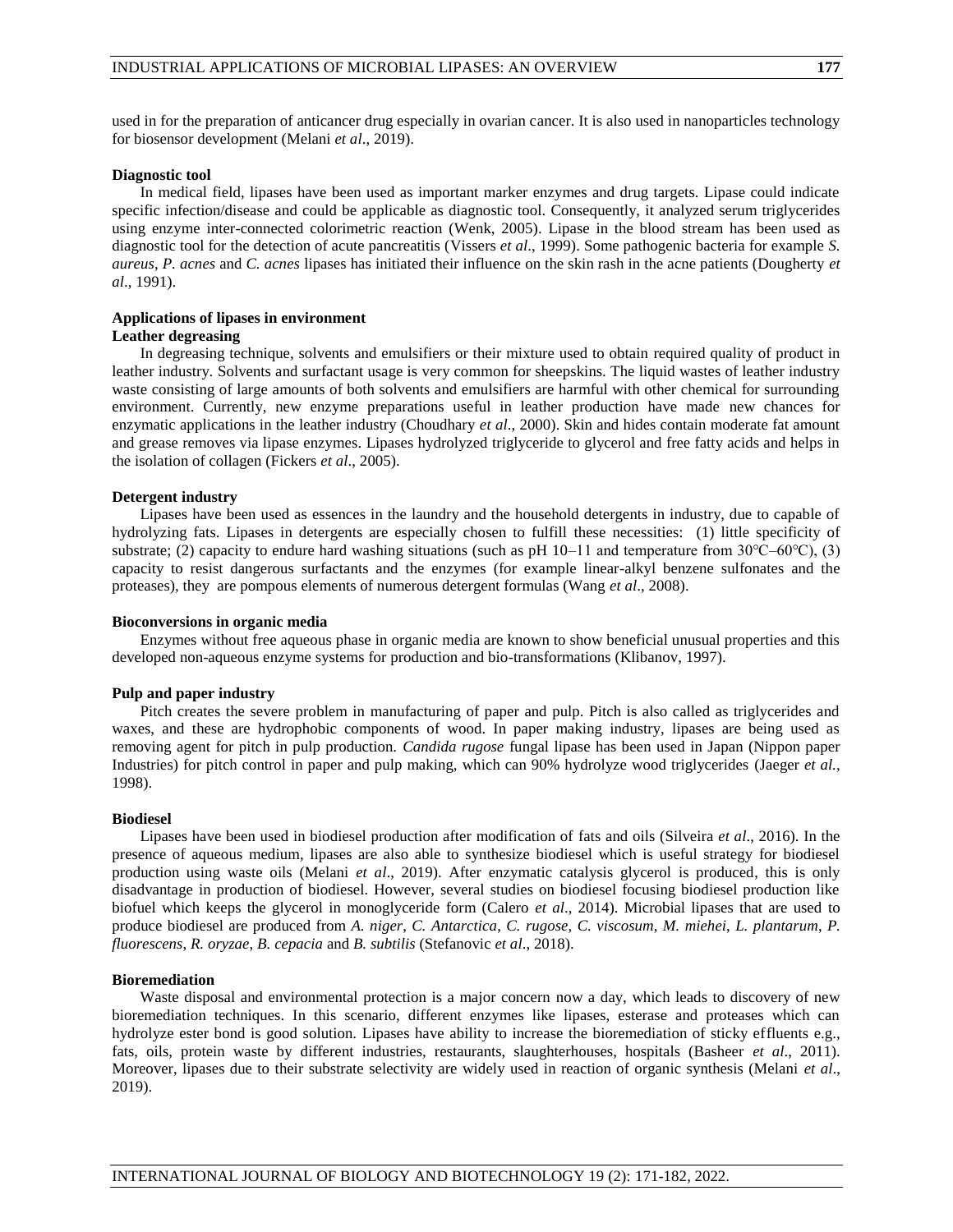| <b>Industry</b>  | <b>Action</b>                                                             | <b>Applications</b>                                 | <b>Reference</b>          |
|------------------|---------------------------------------------------------------------------|-----------------------------------------------------|---------------------------|
| <b>Biodiesel</b> | Synthesis                                                                 | <b>Biofuel</b>                                      | Calero et al. (2014)      |
| Leather          | <b>Hydrolysis</b>                                                         | Leather products                                    | Choudhary et al. (2000)   |
| Detergents       | Hydrolysis of fats                                                        | From fabrics removal of oil<br>stains               | Wang <i>et al.</i> (2008) |
| Paper            | <b>Hydrolysis</b>                                                         | quality<br><b>Better</b><br>paper<br>products       | Jaegar and Reetz (1999)   |
| Fats and oils    | Transesterification                                                       | fatty acids, margarine, cocca<br>butter, glycerol's | Sharma et al. (2001)      |
| Dairy Foods      | Hydrolysis of fat milk, cheese<br>ripening, modification of butter<br>fat | As flavoring agents in milk,<br>cheese, and butter  | Hamdy et al. (2017)       |
| Bakery           | Flavor enhancement                                                        | Shelf-life continuation                             | Jooyandeh et al. (2009)   |
| Pharmaceutical   | Hydrolysis, transesterification                                           | Digestive aids,                                     | Nomura et al. (2016)      |

Table 2. Industrial applications of lipases.

## **CONCLUDING REMARKS**

Lipases are one of the frequently used and produced enzymes which proved after the comprehensive analysis of literature. Due to the extensive variety of the lipases, they have isolated, purified, characterized from varied microbial sources, all commercial application demand certain exceptional features such as substrate specificity, alkaline stability, thermal stability, cold active nature, and organic solvent tolerance. This Review shows that many researchers across worldwide are trying to screen more useful lipase producing microorganisms, production techniques, optimization of media composition and other variables. Lipases are being produced with improved properties through different techniques. Processing based on lipases has a promising future, but progress rate is slow. All these attempts are justified by the uniqueness and versatility of lipase applications.

**Acknowledgements:** The authors acknowledge faculty of life sciences and vice chancellor for any kind of assistance provided by them.

**Conflict of interest:** The authors declare that there is no conflict of interest.

## **REFERENCES**

- Abada, E.A (2008). Production and characterization of a mesophilic lipase isolated from *Bacillus stearothermophilus* AB-1. *Pak. J. Biol. Sci*., 11(8): 1100-1106. DOI: 10.3923/pjbs.2008.1100.1106.
- Adetunji, A.I and A.O. Olaniran (2021). Production strategies and biotechnological relevance of microbial lipases: a review. *Braz. J. Microbiol*. http://doi.org/10.1007/s42770-021-00503-5.
- Alizadeh, S and G. Khayati (2013). Extraction of lipase *from Rhodotorula glutinis* fermentation culture by aqueous two-phase partitioning. *Fluid Phase Equilib*., 353: 132-134. DOI: 10.1016/j.fluid.2013.05.037.
- Ayaz, B., A. Ugur and R. Boran (2015). Purification and characterization of organic solvent- tolerant lipase from *Streptomyces sp.* OC119-7 for biodiesel production. *Biocatal. Agric. Biotechnol*., 4 (1): 103-108. DOI: 10.1016/j.bcab.2014.11.007.
- Balashev, K., T. R. Jensen, K. Kjaer and T. Bjornholm (2001). Novel methods for studying lipids and lipases and their mutual interaction at interfaces: Part I. Atomic force microscopy. *Biochimie*., 83(5):387-97. DOI: 10.1016/s0300-9084(01)01264-0.
- Baldo, F., Q.L. Nguyen and D.M. Pham (2001). Effects of low temperature, cold shock, and various carbon sources on esterase and lipase activities and exopolysaccharide production by a psychrotrophic *Acinetobacter* sp. *Can. J. Microbiol*., 47:194-205.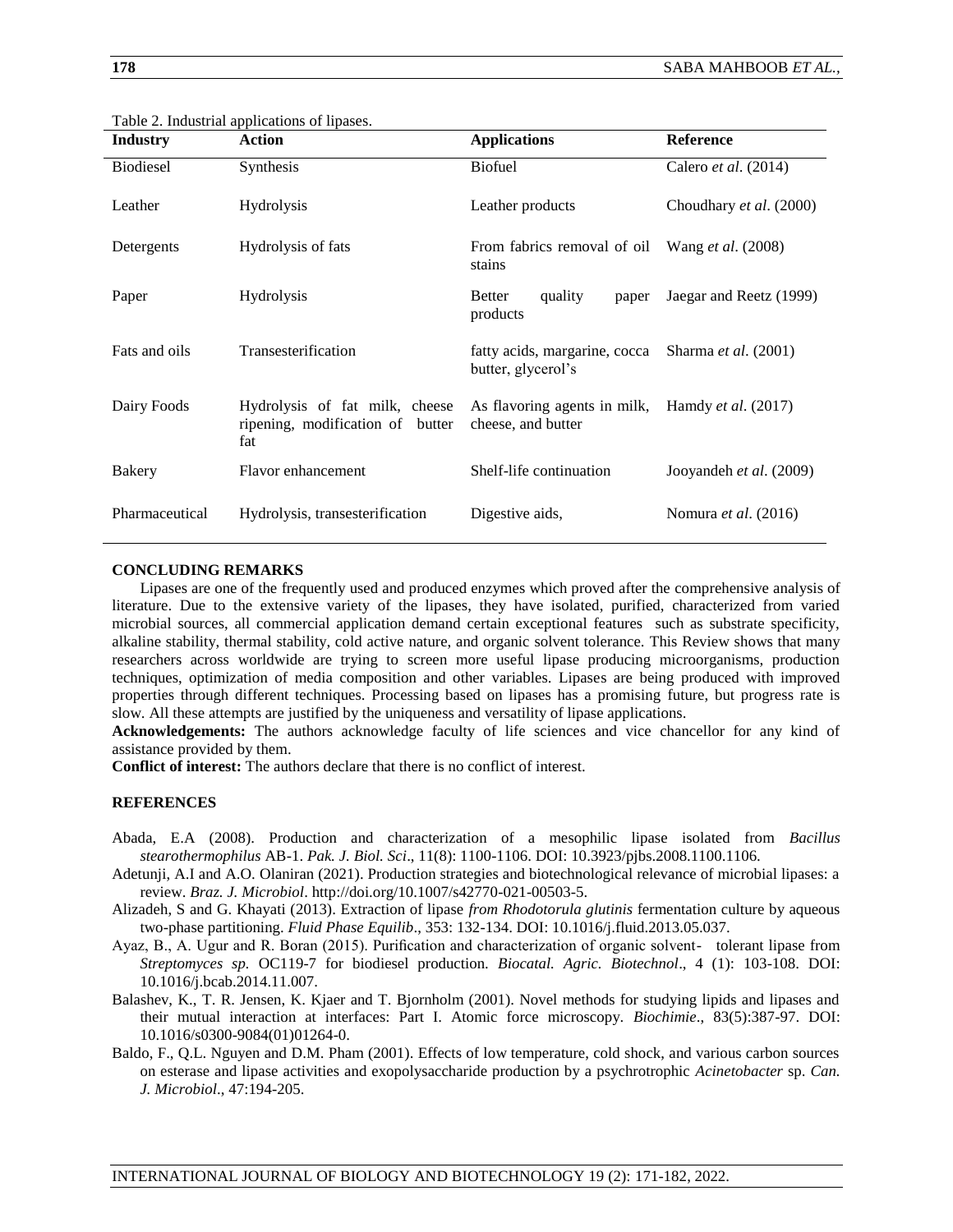- Barbaro, S.E., J.T. Trevors and W.E. Inniss (2001). Effect of low temperature, cold shock, and various carbon sources on esterase and lipase activities and exopolysaccharide production by a psychrotrophic *Acinetobacter*  sp. *Can. J. Microbiol*., 47:194-205.
- Basheer, S.M., S. Chellappan, P. S. Beena, R. K. Sukumaran, K.K. Elyas and M. Chandrasekaran (2011). Lipase from marine *Aspergillus awamori* BTMFW032: production, partial purification and application in oil effluent treatment. *N. Biotechnol*., 28(6): 627-638. DOI: 10.1016/j.nbt.2011.04.007.
- Begam, S. M., F. Pradeep and B.V. Pradeep (2012). Production, purification, characterization and applications of lipase from *Serratia marcescens* MBB05. *Asian J. Pharm. Clin. Res*., 5: 237-245.
- Benavides, J., M, Rito-Palomares and J. A. Asenjo (2011). In: *Comprehensive Biotechnology Aqueous Two-Phase System.*, 2nd ed. (Moo-Young, M., Ed.); Academic Press: Burlington, MA, USA. 697-713.
- Bornscheuer, U. T., C. Bessler, R. Srinivas and S. H. Krishna (2002). Optimizing lipases and related enzymes for efficient application. *Trends in Biotechnol*., 20(10): 433-437. DOI: 10.1016/s0167-7799(02)02046-2.
- Bose, A and H. Keharia (2013). Production, characterization and applications of organic solvent tolerant lipase by *Pseudomonas aeruginosa* AAU2. *Biocatal. Agric. Biotechnol*., 2(3): 255-266. https://doi.org/10.1016/j.bcab.2013.03.009.
- Bouwer, S.T., F. P. Cuperus and J. T. P. Derksen (1997). The performance of enzyme-membrane reactors with immobilized lipase. *Enz. Microb. Technol*., 21(4):291-6. https://doi.org/10.1016/S0141-0229(97)00044-6.
- Brust, B., M. Lecoufe, E. Tuaillon, L. Dedieu, S. Canaan, V. Valverde and L. Kremer (2011). *Mycobacterium tuberculosis* lipolytic enzymes as potential biomarkers for the diagnosis of active tuberculosis. *PLoS ONE*., 6(9):e25078.
- Calero, J., C. Verdugo, D. Luna, E. D. Sancho, C. Luna and A. Posadillo (2014). Selective ethanolysis of sunflower oil with lipozyme RM IM, an immobilized *Rhizomucor miehei* lipase, to obtain a biodiesel-like biofuel, which avoids glycerol production through the monoglyceride formation. *N. Biotechnol*., 31(6): 596-601. DOI: 10.1016/j.nbt.2014.02.008.
- Chandan, R.C (2008). Lipolysis and free fatty acid catabolism in cheese: a review of current knowledge. *Int. Dairy J*.,13(11):841–66.
- Chandra, P., Enespa, R. Singh and P. K. Arora (2020). Microbial lipases and their industrial applications: a comprehensive review. *Microb. Cell Fact*., 19:169. https://doi.org/10.1186/s12934-020-01428-8.
- Charcosset, C (2011). Comprehensive Biotechnology. In: *Membrane Systems and Technology*, 2nd ed. (Moo-Young, M., ed.); Academic Press: Burlington, MA, USA. 603-618.
- Choudhary, R.B., A.K. Jana, and M. Jha (2004). Enzyme technology applications in leather processing. *Indian J. Chem. Technol*., 11(659).
- Ciafardini, G., B. A. Zullo and A. Iride (2006). Lipase production by yeasts from extra virgin olive oil. *Food Microbiol*., 23(1): 60-67. DOI: 10.1016/j.fm.2005.01.009.
- Clough, P.M (2001). Specialty vegetable oils containing y-linolenic acid and stearidonic acid. *Struct, Modif, Lipid*., 4:75-107.
- Colen, G., R. G. Junqueira and T. Moraes-Santos (2006). Isolation and screening of alkaline lipase-producing fungi from Brazilian savanna soil. *W. J. Microbiol. Biotechnol*., 22: 881-885. https://doi.org/10.1007/s11274-005- 9118-9.
- D'Annibale, A., G. G. Sermanni, F. Federici and M. Petruccioli (2006). Olive-oil wastewaters: A promising substrate for microbial lipase production. *Bioresource Technol.,* 97: 1828-1833. http://dx.doi.org/10.1016/j.biortech.2005.09.001.
- Despres, J.P., R. Ross, G. Boka, N. Almeras, and I. Lemieux (2009). Effect of rimonabant on the hightriglyceride/low–HDL-cholesterol dyslipidemia, intraabdominal adiposity, and liver fat: the ADAGIO-Lipids trial. *Arterioscl, Thromb, Vasc, Biol*., 29(3):416-23.
- Dougherty, J.M., J.P. McCulley, R.E. Silvany and D.R. Meyer (1991). The role of tetracycline in chronic blepharitis. Inhibition of lipase production in *Staphylococci*. *Invest Ophthal, Vis, Sci*., 32(11):2970-5.
- Fickers, P., P.H. Benetti, Y. Wache, A. Marty, S. Mauersberger, M.S. Smit, and J.M. Nicaud (2005). Hydrophobic substrate utilization by the yeast *Yarrowia lipolytica* and its potential applications. *FEMS Yeast Res*., 5(6- 7):527-43.
- Girelli, A.M., M.L. Astolfi, and F.R. Scuto (2020). Agro-industrial wastes as potential carriers for enzyme immobilization: a Rev. *Chemosphere*., 244:125368
- Gupta, N., V. Shai and R. Gupta (2007). Alkaline lipase from a novel strain *Burkholderia multivorans*: Statistical medium optimization and production in a bioreactor. *Process Biochem.,* 42(2):518-526.
- Gupta, R., N. Gupta and P. Rathi (2004). Bacterial lipases: An overview of production, purification and biochemical properties. *Appl. Microbiol. Biotechnol*., 64(6): 763-781. DOI: 10.1007/s00253-004-1568-8.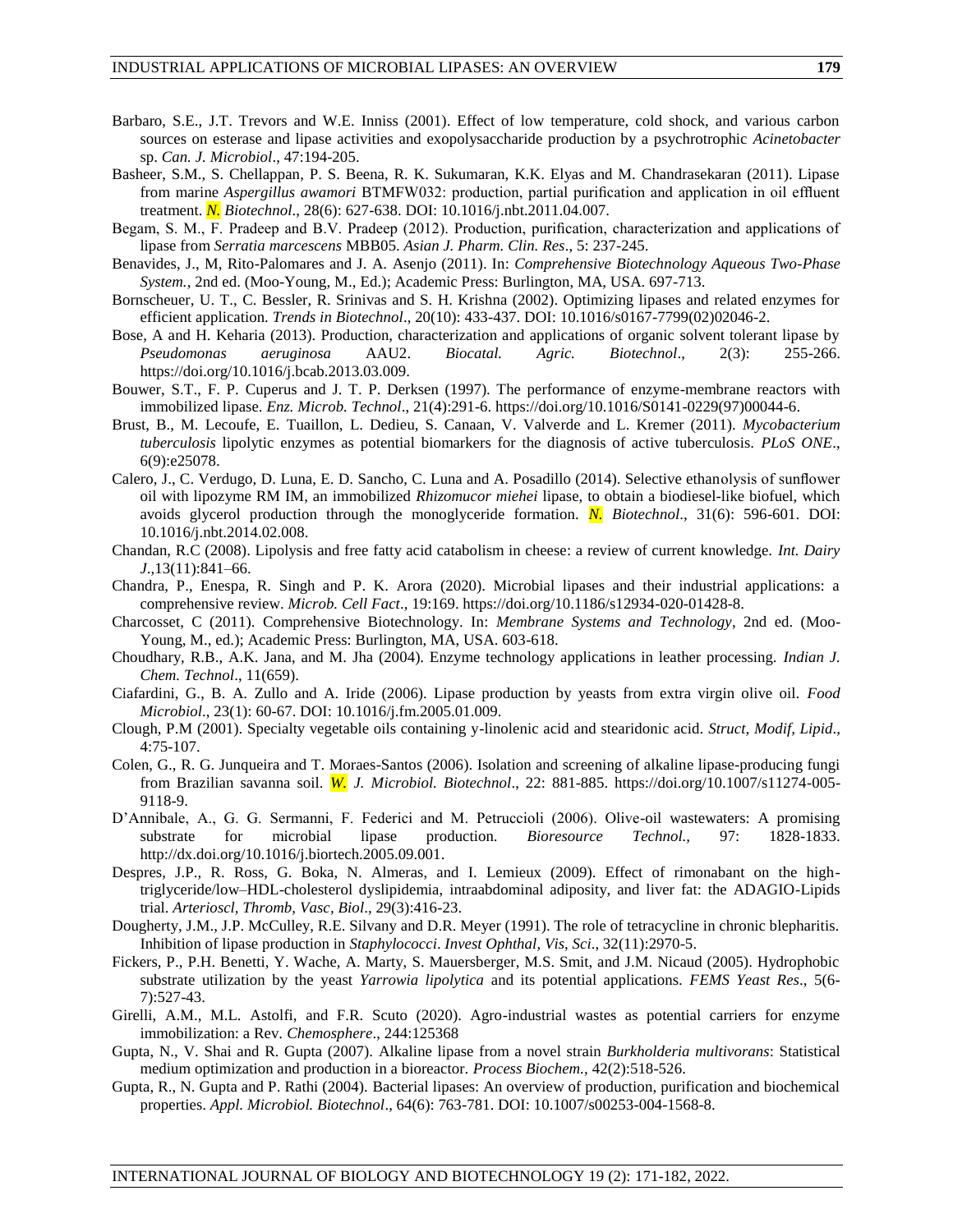- Hamdy, S., H. Shaaban, K.A. Mahmoud, A. Farouk (2017). Preparation of Ras cheese flavour concentrate using lipolyzed cream and skim milk curd. *Science*, 12(4):275-81
- Hiol, A., M. D. Jonzo, N. Rugani, D. Druet, L. Sarda and L. C. Comeau (2000). Purification and characterization of an extracellular lipase from a thermophilic *Rhizopus oryzae* strain isolated from palm fruit. *Enzyme Microb. Technol*., 26(5-6):421-30. DOI: 10.1016/s0141-0229(99)00173-8.
- Ilesanmi, O.I., A.E. Adekunle, J.A. Omolaiye, E.M. Olorode and A.L. Ogunkanmi (2020). Isolation, optimization and molecular characterization of lipase producing bacteria from contaminated soil. *Sci. Afr*., 8. https://doi.org/10.1016/j.sciaf.2020.e00279.
- Jaegar, K.E and T. M. Reetz (1999). Microbial lipases from versatile tools for biotechnology. *Trends Biotechnol*.,16(9): 396–403. DOI: 10.1016/s0167-7799(98)01195-0.
- Jaegar, K.E., B.W. Dijkstra and M.T. Reetz (1998). Bacterial biocatalysts: molecular biology, three-dimensional structures, and biotechnological applications of lipases. *Annu. Rev. Microbiol*., 53:315-55. DOI: 0.1146/annurev.micro.53.1.315.
- Jaegar, K.E., S. Ransac., B. W. Dijkstra., C. Colson., M. Heuvel and O. Misset (1994). Bacterial lipases. *FEMS Microbiol. Rev*., 15(1):29-63. DOI: 10.1111/j.1574-6976.1994.tb00121.x.
- Jooyandeh, H., K. Amarjeet and K.S. Minhas (2009). Lipases in dairy industry: a review. *J Food Sci. Technol*., 46(3):181-9.
- Joseph, B., P. W. Ramteke and G. Thomas (2008). Cold active microbial lipases: Some hot issues and recent developments. *Biotechnol. Adv*., 26(5): 457-470. DOI: 10.1016/j.biotechadv.2008.05.003.
- Kempka, A. P., N. R. Lipke, T. L. F. Pinheiro, S. Menoncin, H. Treichel and D. M. G. Freire (2008). Response surface method to optimize the production and characterization of lipase from *Penicillium verrucosum* in solidstate fermentation. *Bioprocess Biosyst. Eng*., 31(2):119-125. DOI: 10.1007/s00449-007-0154-8.
- Kilara, A (2011). Encyclopedia of Dairy Sciences. In: *Enzymes Exogenous to Milk in Dairy Technology | Lipases A2-Fuquay*, 2nd ed. (John, W., ed.); Academic Press: San Diego, CA, USA. 284-288.
- Klibanov, A.M (1997). Why are enzymes less active in organic solvents than in water? *Trends Biotechnol.*, 15(3):97-101. https://doi.org/10.1016/S0167-7799(97)01013-5.
- Kumar, S. S and R. Gupta (2008). An extracellular lipase from *Trichosporon asahii* MSR 54: Medium optimization and enantioselective deacetylation of phenyl ethyl acetate. *Process Biochem*., 43(10):1054-1060. DOI:10.1016/J.PROCBIO.2008.05.017.
- Law, B.A (1999). Cheese ripening and cheese flavour technology. In: *Technology cheesemaking*. pp.163-92
- Liese, A., K. Seelbach and C. Wandrey (2000). Industrial biotransformation's Weinheim: Wiley-VCH. Org. *Proc. Res. Dev*., 425 pp. https://doi.org/10.1021/op0100854.
- Liew, Y.X., Y.J. Chan, P.L. Show, S. Manickam and M.F. Chong (2015). Optimization of alkaline lipase production from *Burkholderia cepacia* through submerged fermentation. *Chem. Eng. Trans*., 45: 1675-1680. <https://doi.org/10.3303/> CET1545280.
- Lin, S.F., C.M. Chiou and Y.C. Tsai (1995). Effect of Triton X-100 on alkaline lipase production by *Pseudomonas pseudoalcaligenes* F-111. *Biotechnol Lett*., 17:959-62.
- Mala, J.G.S., N.G. Edwinoliver, N.R. Kamini and R. Puvanakrishnan (2007). Mixed substrate solid state fermentation for production and extraction of lipase from *Aspergillus niger* MTCC 2594. *J. G. Appl. Microbiol*., 53(4): 247-253. DOI: 10.2323/jgam.53.247.
- Maldonado, R.R., J.F.M. Burkert, M.A. Mazutti, F. Maugeri and M.I. Rodrigues (2012). Evaluation of lipase production by *Geotrichum candidum* in shaken flasks and bench-scale stirred bioreactor using different impellers. *Biocatal. Agric. Biotechnol*., 1(2): 147-151.
- Martin del Campo, M., R.M. Camacho, J.C. Mateos-Díaz, M. MüllerSantos, J. Cordova and J.A. Rodriguez (2015). Solid-state fermentation as a potential technique for esterase/lipase production by halophilic archaea. *Extremophiles*., 19(6): 1121-1132. DOI: 10.1007/s00792-015-0784-8
- Melani, N.B., E.B. Tambourgi and E. Silveira (2019). Lipases: From Production to Applications. *Separation & Purification Reviews*., 00:1-16.
- Mitsuda, S., T. Umemura, and H. Hirihara (1988). Preparation of an optically pure secondary alcohols of synthetic pyrethroids using microbial lipases. *Appl. Microbiol. Biotechnol*., 29:310-315.
- Nandini, K.E and N.K. Rastogi (2009). Reverse micellar extraction for downstream processing of lipase: effect of various parameters on extraction. *Process Biochem*., 44(10): 1172-1178.
- Narasimha, G., A.P. Kumar and D. Subramanyam (2011). Production and optimization of lipase enzyme by *Pseudomonas* sp. *Biotechnol*., 5(1): 36-42.
- Nardini, M and B.W. Dijkstra (1999). α/β Hydrolase fold enzymes: the family keeps growing. *Curr. Opin. Struct. Biol*., 9(6):732-737. DOI: 10.1016/s0959-440x(99)00037-8.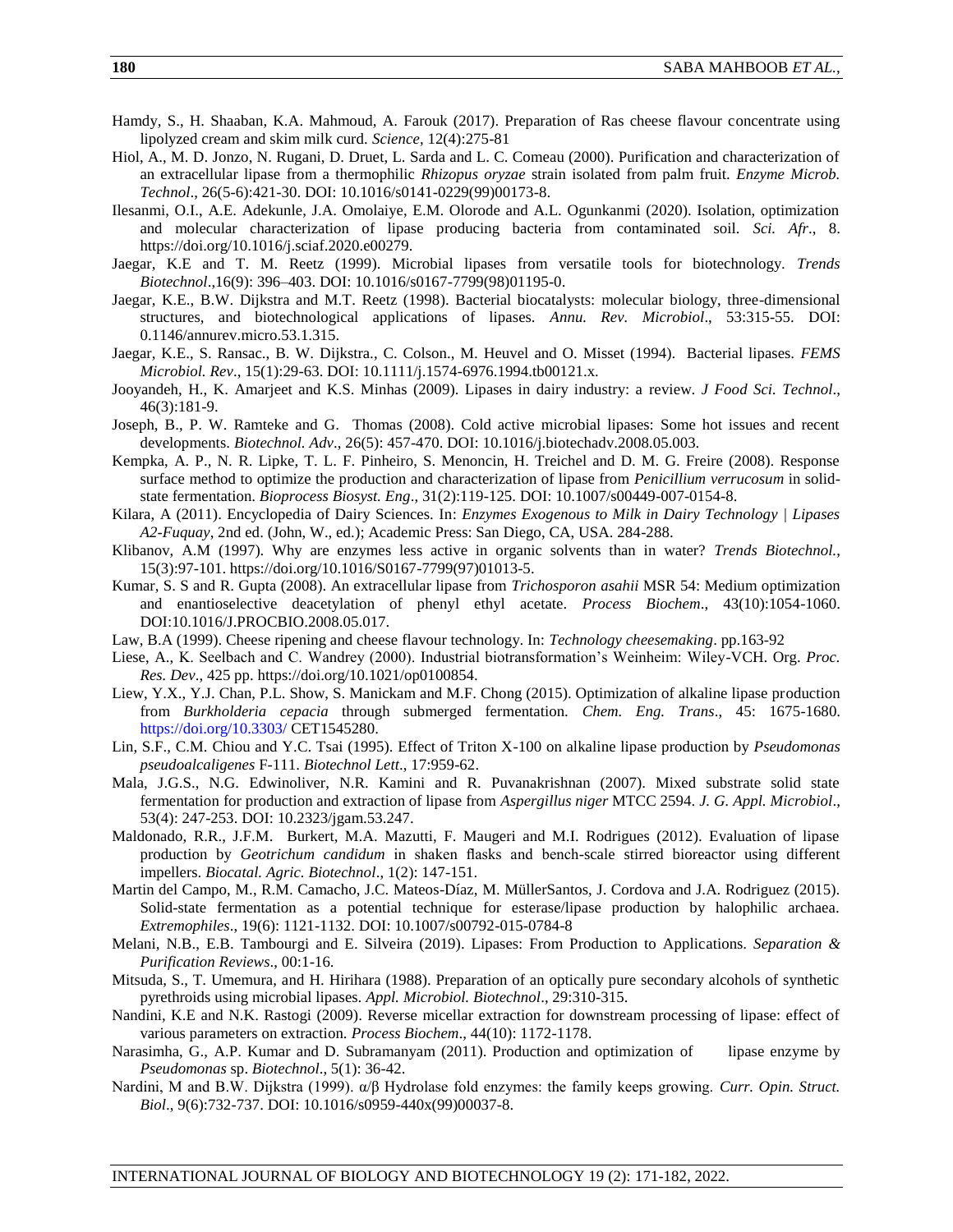- Nomura, D.K and J.E. Casida (2016). Lipases and their inhibitors in health and disease. *Chem. Biol. Interact*., 259(Pt B): 211-222. DOI: 10.1016/j.cbi.2016.04.004.
- Ooi, C.W., S.L. Hii, S.M.M. Kamal, A. Ariff and T.C. Ling (2011). Extractive fermentation using aqueous twophase systems for integrated production and purification of extracellular lipase derived from *Burkholderia pseudomallei. Process Biochem., 46*(1): 68-73.
- Patel, S., P. Andhare, F. Marchawala, I. Bhattacharya and D. Upadhyay (2021). A study of lipase: A review. *Int. J. Biol. Phar. Allied Sci*., 10(4): 359-369. [https://doi.org/10.31032/IJBPAS/2021/10.4.1040.](https://doi.org/10.31032/IJBPAS/2021/10.4.1040)
- Patel, V., S. Nambiar and D. Madamwar (2014). An extracellular solvent stable alkaline lipase from *Pseudomonas sp*. DMVR46: Partial purification, characterization and application in non-aqueous environment. *Process Biochem*., 49(10):1673-1681. DOI: 10.1016/j.procbio.2014.06.007
- Rajendran, A., A. Palanisamy and V. Thangavelu (2008). Evaluation of medium components by Plackett–Burman statistical design for lipase production by *Candida rugosa* and kinetic modeling. *Chinese J. Biotechnol*., 24(3):436-444. https://doi.org/10.1016/S1872-2075(08)60024-2.
- Ramos, E.Z., R.H.M. Júnior, P.F. de Castro, P.W. Tardioli, A.A. Mendes and R. Fernandéz-Lafuente (2015). Production and immobilization of *Geotrichum candidum* lipase via physical adsorption on eco-friendly support: characterization of the catalytic properties in hydrolysis and esterification reactions. *J. Mol. Catal. B Enzym*., 118: 43-51. DOI:10.1016/j.molcatb.2015.05.009.
- Sarkar, D and S. Laha (2013). Optimization of extracellular lipase enzyme production from *Aspergillus niger* by submerged and solid-state fermentation process. *Int. J. Pharma. Bio. Sci*., 4(4): 978-985.
- Sharma, R., Y. Chisti and U.C. Banerjee (2001). Production, purification, characterization, and applications of lipases. *Biotechnol. Adv*., 19(8): 627-662. DOI: 10.1016/s0734-9750(01)00086-6.
- Show, P.L., C.P. Tan, M.S. Anuar, A. Ariff, Y.A. Yusof and S.K. Chen (2012). Extractive fermentation for improved production and recovery of lipase derived from *Burkholderia cepacia* using a thermo separating polymer in aqueous two-phase systems. *Bioresour. Technol*., 116: 226-233. DOI:10.1016/j.biortech.2011.09.131
- Silveira, E.A., P.W. Tardioli and C.S. Farinas (2016). Valorization of palm oil industrial waste as feedstock for lipase production. *Appl. Biochem. Biotechnol*., 179(4): 1-14. DOI: 10.1007/s12010-016-2013-z.
- Singh, A.K., M. Mukhopadhyay (2012). Overview of Fungal Lipase: A Review. *Appl. Biochem. Biotechnol*., 166(2):486-520. DOI: 10.1007/s12010-011-9444-3.
- Sivaramakrishnan, R and A. Incharoensakdi (2016). Purification and characterization of solvent tolerant lipase from *Bacillus sp*. for methyl ester production from algal oil. *J. Biosci. Bioeng*., 121(5): 517-522. DOI: 10.1016/j.jbiosc.2015.09.005.
- Stefanovic, E., K.N. Kilcawley, C. Roces, M.C. Rea, M. O'sullivan, J.J. Sheehan and O. McAulife (2018). Evaluation of the potential of *Lactobacillus paracaseiadjuncts* for favor compounds development and diversification in short-aged cheddar cheese. *Front Microbiol*., 9:1506.
- Sun, Y., Q.H. Shi, L. Zhang, G.F. Zhao and F.F. Liu (2011). Adsorption and Chromatography. In Comprehensive Biotechnology Adsorption and Chromatography, 2nd ed.; Moo-Young, M., ed.; Academic Press: Burlington, MA, USA. 665-679.
- Suzuki, M., J.K. Sai and T. Shimizu (2014). Acute pancreatitis in children and adolescents. *W. J. Gastrointestinal Pathophysiol*., 5(4):416
- Tan, T and C. Yin (2005). The mechanism and kinetic model for glycerolysis by 1, 3 position specific lipase from *Rhizopus arrhizus*. *Biochem. Eng. J.,* 25(1):39-45. DOI: 10.1016/j.bej.2005.03.009.
- Tietz, N.W and D.F. Shuey (1993). Lipase in serum-the elusive enzyme: an overview. *Clin Chem*., 39(5):746-56.
- Treichel, H., D. de Oliveira, M.A. Mazutti, M. Di Luccio and J.V. Oliveira (2010). A review on microbial lipases production. *Food Bioprocess Technol*., 3(2): 182-196. DOI: 10.1007/s11947-009-0202-2.
- Vakhlu, J and A. Kour (2006). Yeast lipases: Enzyme purification, biochemical properties and gene cloning. *Electronic J. Biotechnol*., 9(1):1-17. DOI: 10.2225/vol9-issue1-fulltext-9
- Vissers, R.J., R.B. Abu-Laban, and D.F. McHugh (1999). Amylase and lipase in the emergency department evaluation of acute pancreatitis. *J Emerg Med*., 17(6):1027-37
- Wang, D., Y. Xu and T. Shan (2008). Effects of oils and oil-related substrates on the synthetic activity of membrane-bound lipase from *Rhizopus chinensis* and optimization of the lipase fermentation media. *Biochem. Eng. J*., 41(1):30-37. DOI: 10.1016/j.bej.2008.03.003.
- Wang, L., Z.M. Chi, X.H. Wang, Z.Q. Liu and J. Li (2007). Diversity of lipase-producing yeasts from marine environments and oil hydrolysis by their crude enzymes. *Annal. Microbiol*., 4:2-7.
- Wenk, M.R (2005). The emerging field of lipidomics. *Nat Rev Drug Discov*., 4(7):594-610.